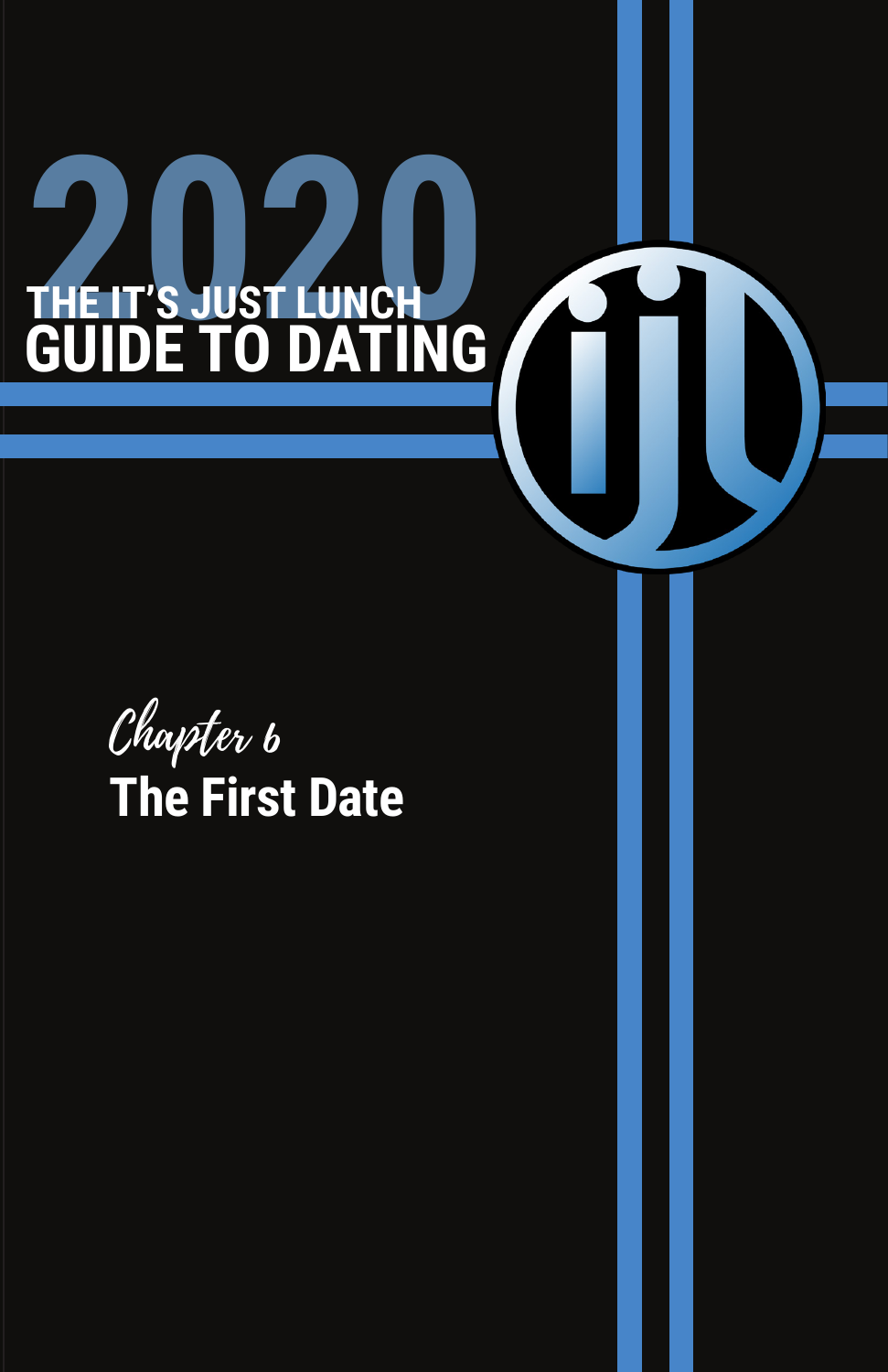# Chapter 6 THE FIRST DATE

Congratulations, you're officially dating!

However, if a little voice inside your head is trying to talk you out of it, don't panic. A little nervousness is perfectly natural--you're excited! That's a great sign.

Yes, it's true that dating means taking risks. Heaven forbid, you might get dumped. But the good news is, you'll live. The happiest people are those willing to step outside their comfort zones and take a few risks, because the potential for rewards is so great.

As for rejection, don't take it personally. It's just part of the dating journey. It will lead to bigger and better things — and eventually a few laughs as well.

Here's the key: Learn how to distinguish between describing the date as a failure and seeing yourself as a failure. It's not the same thing. Not everyone will be a match. And how else are you going

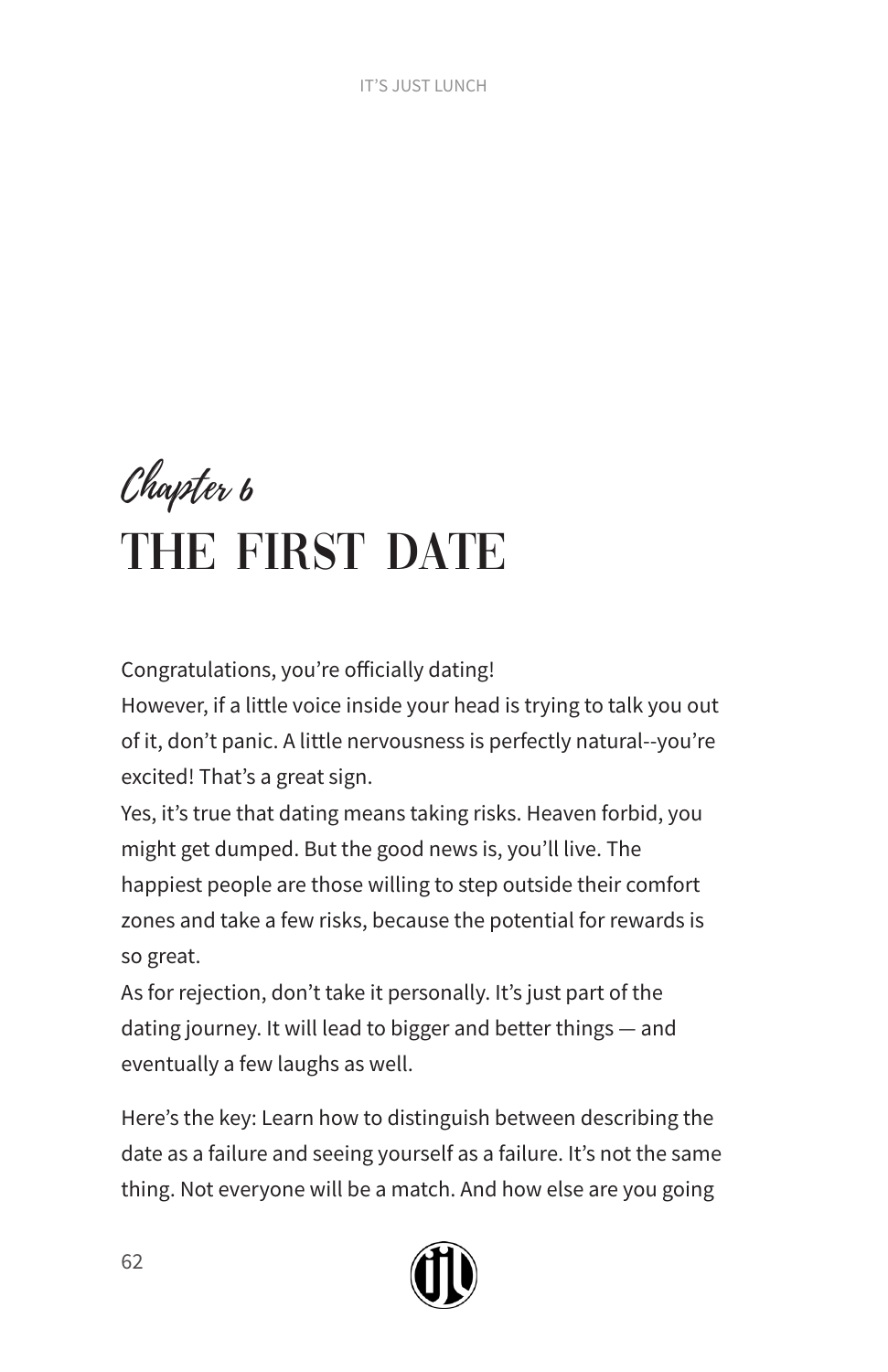to find the person who's right for you?

Every date is a learning opportunity  $-$  a chance to observe yourself. So there's really nothing to be nervous about. Treat dating as an adventure. Take it lightly and it will be fun.

Most of all, you'll be exploring every opportunity to reach your relationship goals.

## **Safety First**

Okay, we know this subject is not romantic, but it's necessary! Before you set out on your first date, there are a couple of safety measures you need to take so you can rest assured that you'll be around to talk about it later.

If it's an It's Just Lunch date, then you know that we've done our absolute best to set you up with someone with your safety in mind.. But we can't be on the date with you, so use your best judgment when meeting someone the first few times. Safety and discretion are priorities for us, so we work with both of you directly to arrange a time and place for you to meet, and we never give out any of your personal information.

If you're going it alone and meeting someone you've never met before (blind date, Internet date, someone you met in a bar) versus someone you've known for a while or who has been recommended by a mutual friend, then do the following: -Arrange to meet your date in a public place like a restaurant or bar.

-Let friends know the details of your date and when you expect to be home.

-Don't get in a car with him or her.

-Trust your instincts. If you find yourself in a situation that makes you feel uncomfortable, politely excuse yourself and leave.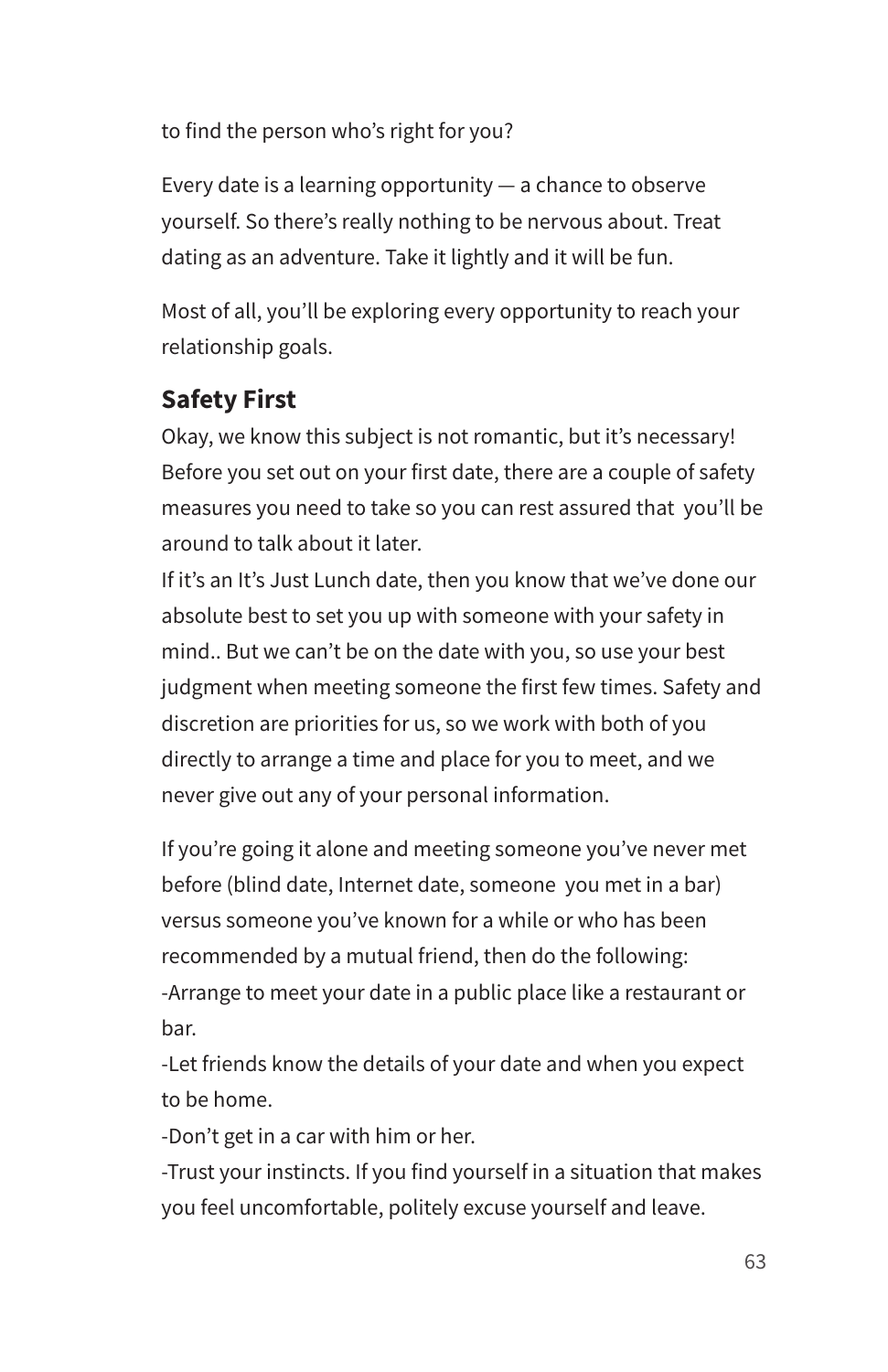-Don't hesitate to leave if your date shows signs of drunkenness, rudeness, disrespect, recklessness or any other embarrassing or dangerous behavior.

## **What to Expect**

A first date is all about getting to know the other person a little better and walking away with a sense of whether or not you want to see them again. Stop right there! That's all there is to it. Don't go on a first date with an agenda or a checklist of nonnegotiables. There will be subsequent dates to find out if he's open to having kids, or her views on the last election or his relationship history.

# **Keep It in perspective**

Try to keep it light and fun. Don't lose sight of the fact that it's just a date!

Marriage should not be the goal (or the topic of conversation). You have no idea how it will turn out and have no control over that anyway. It will either work or it won't. So relax, laugh at yourself if you notice you're getting a little absurd (like thinking about picking out your china pattern together) or making the date too significant.

*Pay attention to what you are learning about your date.* No matter how excited, thrilled or turned on you might be, it's important to listen. Otherwise, you can go through the whole date in a giddy daze and not remember anything later.

# **Enjoy Yourself**

Focus on being present and having fun. And don't forget to smile. It makes you more attractive. And who knows, you might have a good time. You might even meet the love of your life!

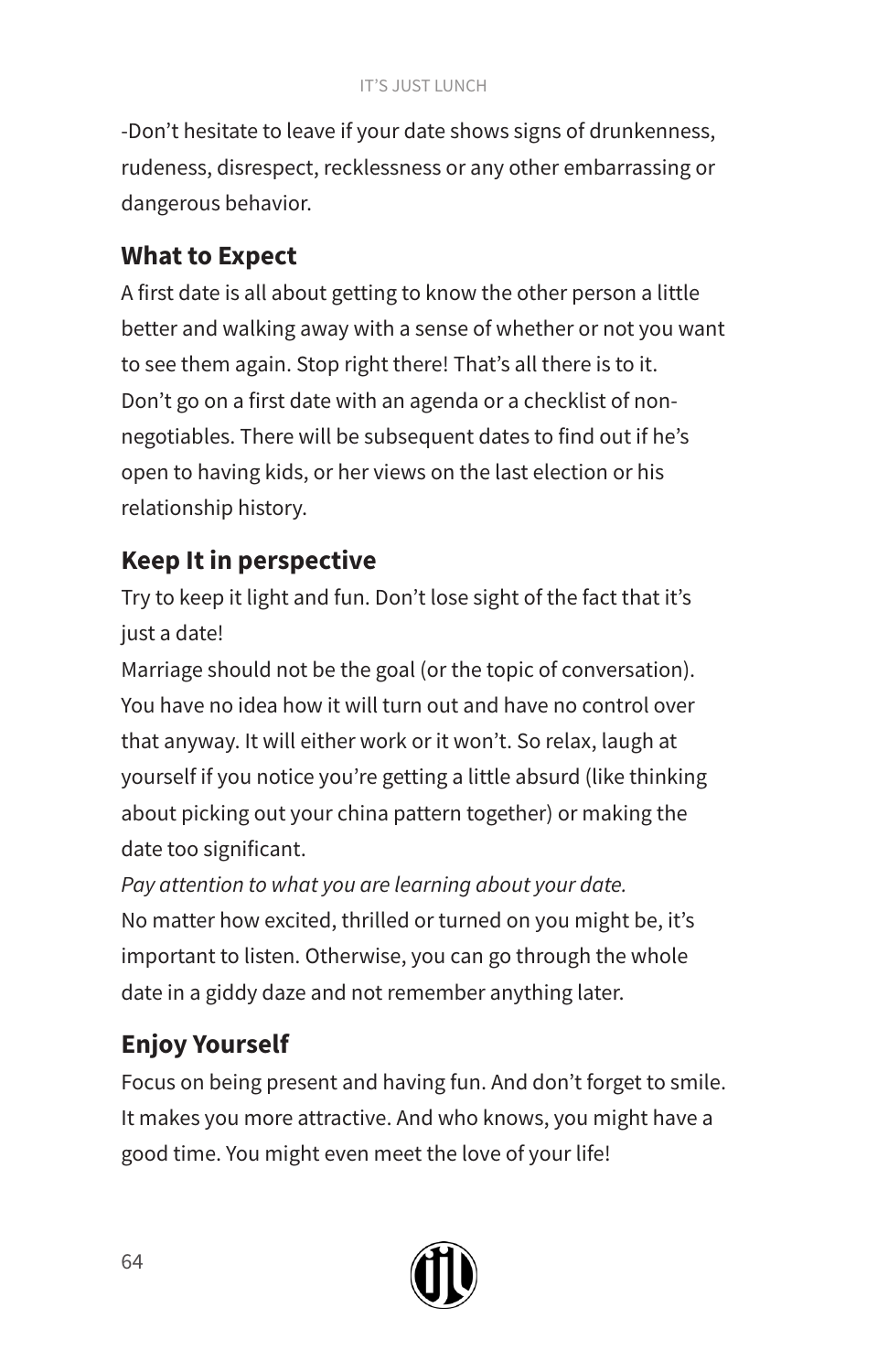## **Women Only**

#### *What Men Look for in a First Date*

As much as some of us would like to believe that men are above judging a woman based on her looks, it's simply not true. (Actually, women do it too.) Men are very visual beings, and sexual attraction ranks highest on their list. The good news is that our national surveys show that looks are not the only attribute men look for; qualities like intelligence and a sense of humor are equally important.

So what really attracts men? Most men are attracted to women who are intelligent, witty, passionate, confident and who are good conversationalists.

### *What Turns Men On?*

Eye contact — men love flirty eyes and lots of smiles. They like it when you focus your attention on them and are genuinely interested in getting to know them better. Men also love women who appreciate humor.

## **Men Only**

## *What Women Look for in a First Date*

Self-confidence is extremely sexy to a woman. In fact, we'd go as far as to say that, more than a man's looks, job status or good manners, confidence is a winning trait that gets the girl. As old-fashioned as it might sound, women want someone who's not going to run from a fight; a man who is confident in his ability to provide and protect. Women also like men who aren't afraid of emotional intimacy, who can talk openly and are willing to share their thoughts and feelings. Our research shows that the top qualities women seek in a man are good communication skills, chivalry, kindness, intelligence and a sense of humor.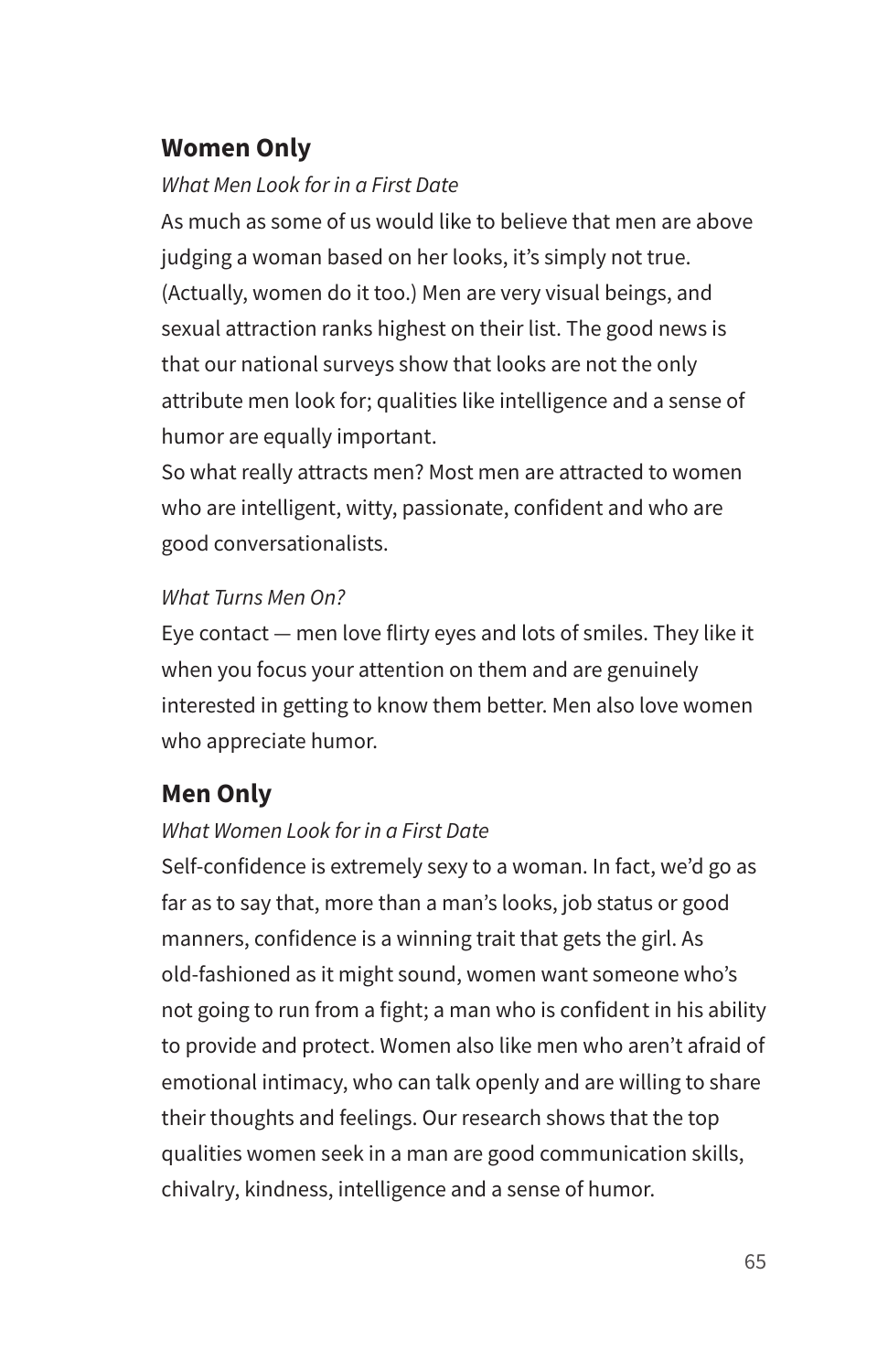#### *What Turns Women On?*

Chivalry is not dead. Good manners (holding the door open, pulling out the chair and helping with her coat) are still attractive to women. Lots of eye contact, attentiveness and being a good listener are other traits women appreciate.

### *What Turns Both Men and Women Off*

Being drunk, negative conversation, complaints, self-pity and not laughing at their jokes.

## **Conversation Starters**

It always helps to have a couple of topics in mind or a few questions handy should your conversation ever fall into one of those awkward silences. If that happens, don't panic. It's perfectly normal to fall into the occasional lull.

In fact, it's a great icebreaker (and endearing!) if you acknowledge it by saying something like, "Are we having one of those weird silent moments?" Seriously, your date will probably laugh and that will put you both at ease.

#### *Need a little help with some clever conversation?*

Check out these great starters:

-Find out what they like to do in their free time (this can help you secure a second date by inviting them to do something they listed)

-Talk about your travel experiences — trips you've been on or places you'd like to visit and why (this gives your date more insight into what your passions are).

-Mention current events or news. Ask your dates what they think about a topic… but stay clear of political issues.

-Talk about where you grew up, your family, then ask about

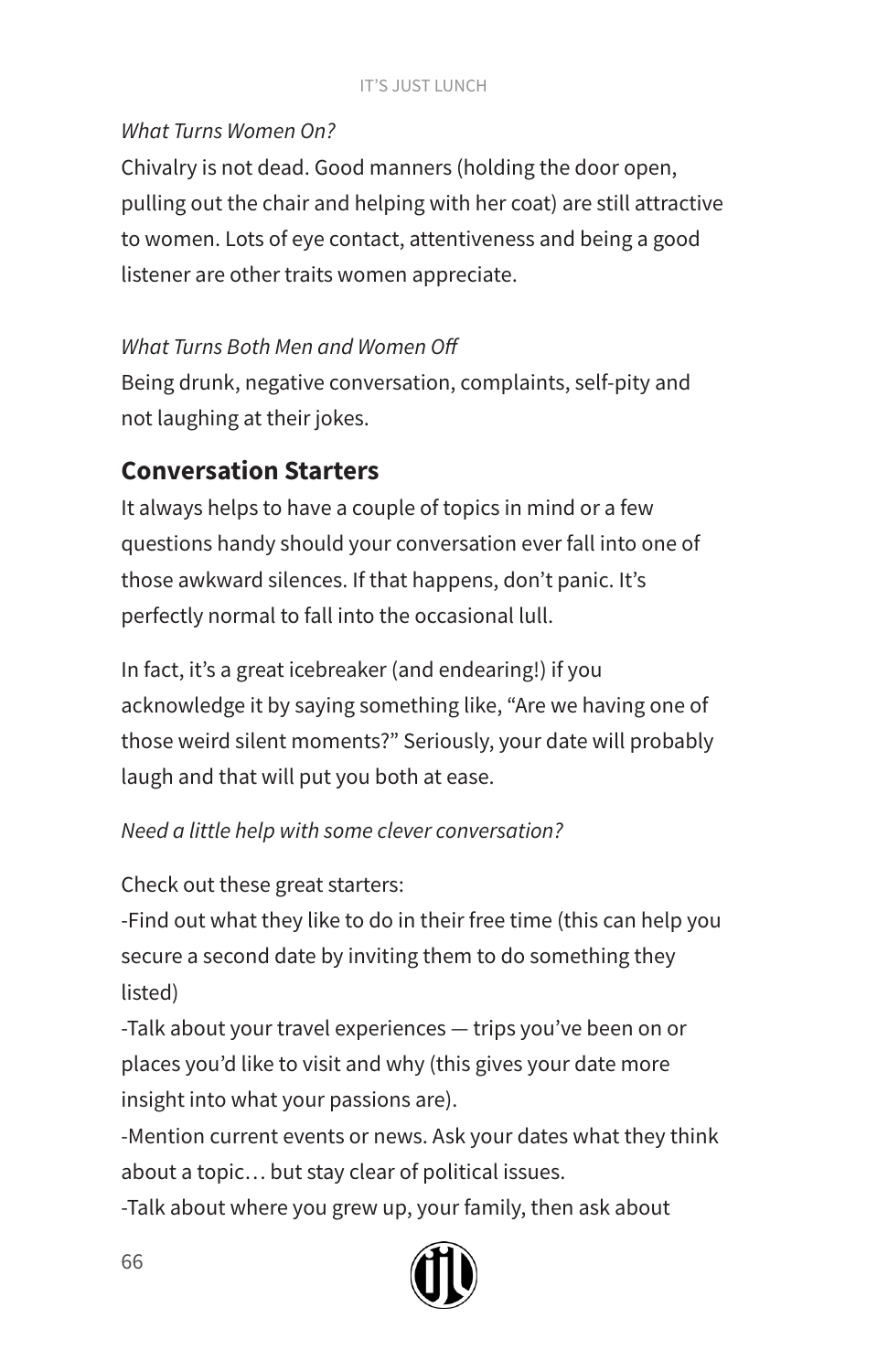theirs.

-Ask about their favorite sports teams, movies, plays and books. -Talk about something exciting in your life. A high school reunion, a promotion, a new home.

-Notice something positive about your date (nice hair, eyes, an expression or gesture) and compliment them on it.

-Ask a fun question like, "If you could change places with anyone in the world, living or dead, who would it be?"

-Mention something beautiful or touching you've seen or experienced in the past week. Even if it was just in a movie! -Talk about the things you're most passionate about, from volunteering at a homeless shelter to your 1980s record collection.

-Ask about their dreams for the future. This will get them excited. (But please don't turn this into a deal breaker.)

# **Talking Tips**

-Ask open ended questions that evoke a response beyond yes or no.

-Keep up with current events

-When you talk about yourself, keep it positive! Stick to the things you are most passionate about.

# **Conversation Killers**

Try not to say things just to please or impress and stay away from sensitive or taboo subjects such as religion or politics — at least on the first few dates.

Avoid talking about the following:

-Ex-anything. Leave your past relationships in the past and be present for the first date.

-Other people you're dating.

-Personal topics like cosmetic surgery, medical history or "if only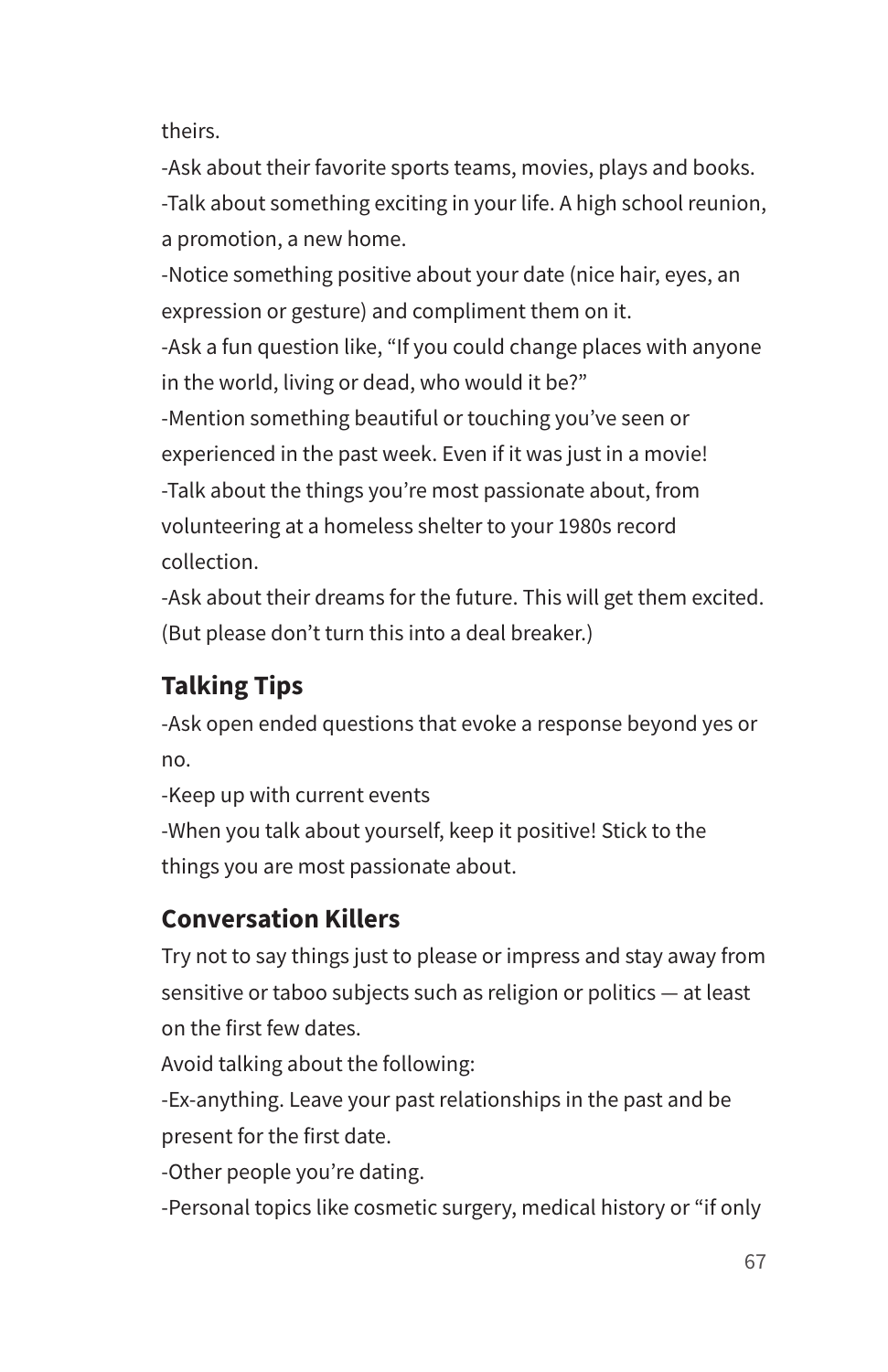I could lose 10 lbs."

-Marriage, your plans for a large family, or not being interested in having children.

-Superficial things such as an interest in money or that Porsche you just bought.

-How much you pay (or get) in alimony.

-Controversial political topics: capital punishment, abortion, and gay rights — these topics are better left for a later date.

-Name dropping, bragging or showing off in general.

# **Who Pays?**

If you're on an It's Just Lunch first date, it's our policy that you split the check. It's just easier that way and takes away the whole "who pays" dilemma. On subsequent dates we suggest the following:

-Whoever does the asking should pay for the date. If he asks you out to dinner, he picks up the check. If she asks you to the symphony, she gets the tickets.

-If one person makes significantly more money than the other, then he or she could carry the majority of the weight, but the other person can contribute by paying for less expensive dates or making dinner on a romantic night in.

-No matter who pays, it's generally a nice gesture for the other person to offer to contribute (if you have been dating for a while).

# **Most Common Dating Mistakes**

Oh, c'mon. We've all made them. Confession is good for the soul.

## *Judging Your Date*

Picture this. You're sitting at the table waiting for your date to arrive. He or she comes in, walks up to the table and says, "Hi." Do you respond by saying, a) "Pardon, you must have the wrong

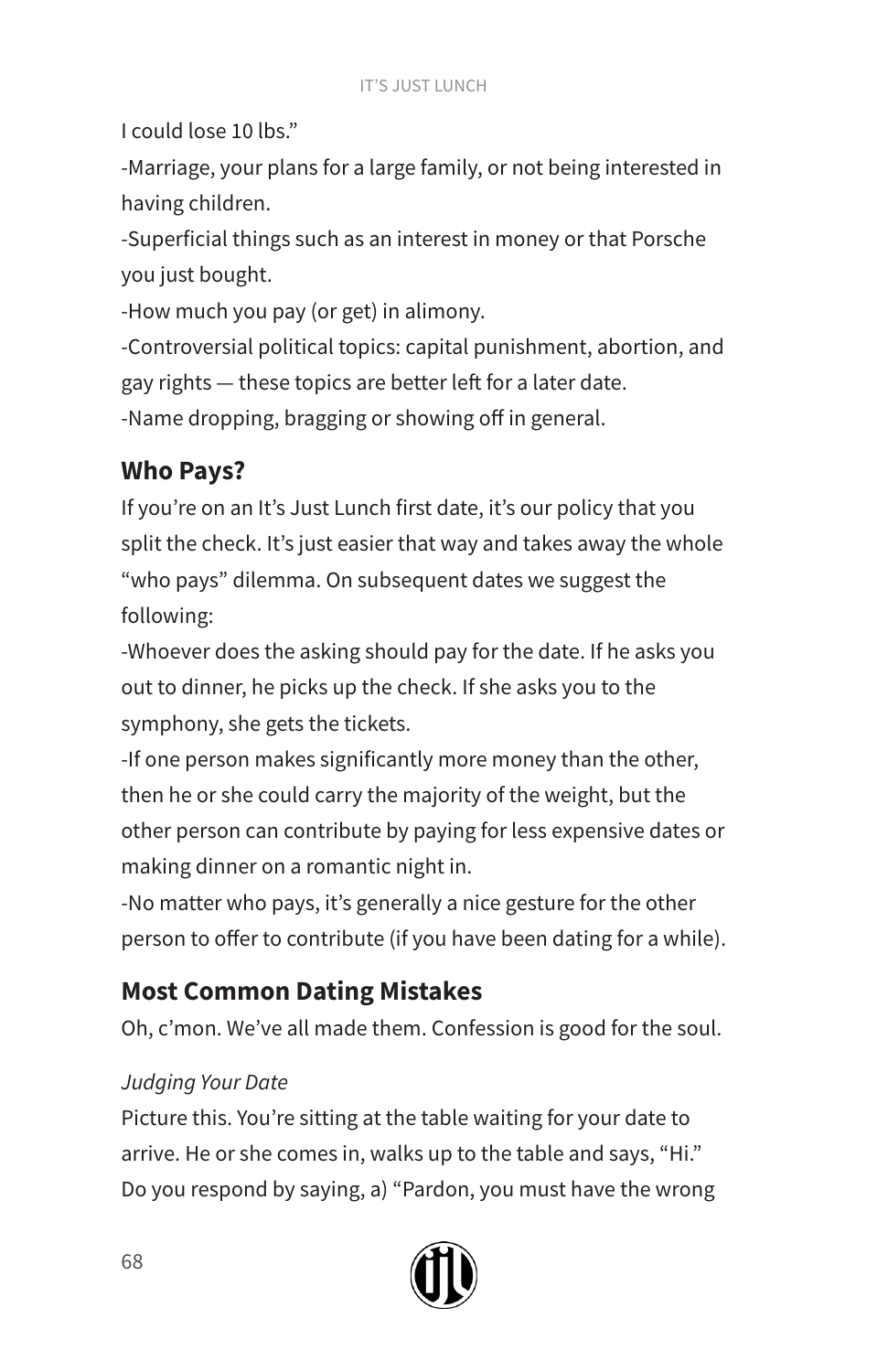person," then grab your coat and leave or, b) "Take a seat, I've been looking forward to meeting you?" Tell the truth! Many people make the mistake of immediately judging their dates negatively and don't even give them a chance.

If you catch yourself stacking up hurdles in front of your potential love matches, chances are none of them will make it to the finish line.

#### *Unrealistic Expectations*

This one happens a lot. We get so excited about the fantasy of our date that we start imagining all sorts of unrealistic ideals. By the time we get there, we're expecting to have lunch with Mr. or Ms. Perfect. No wonder it's a letdown!

Get rid of all your expectations on a first date. This is not the time to decide whether or not he or she meets your criteria for everlasting love. It's just a date!

#### *Not Paying Attention*

So by now we know that the most important part of a first date is to get to know the other person a little better, right? Well, you'd think so. But what often happens is that we spend too much time in our own head preoccupied with our own thoughts about what our date thinks about us.

If you're wondering whether or not you are doing the right thing, if you look good in that light, or if she can see your bald spot, you're going to miss out on the actual date.

If your mind isn't focused on your date, how can your date get a sense of who you really are? And how will you know anything about him or her when you've spent most of the date worrying about yourself?

It's impossible to know for sure if your date likes you or not (unless they tell you), so give it up!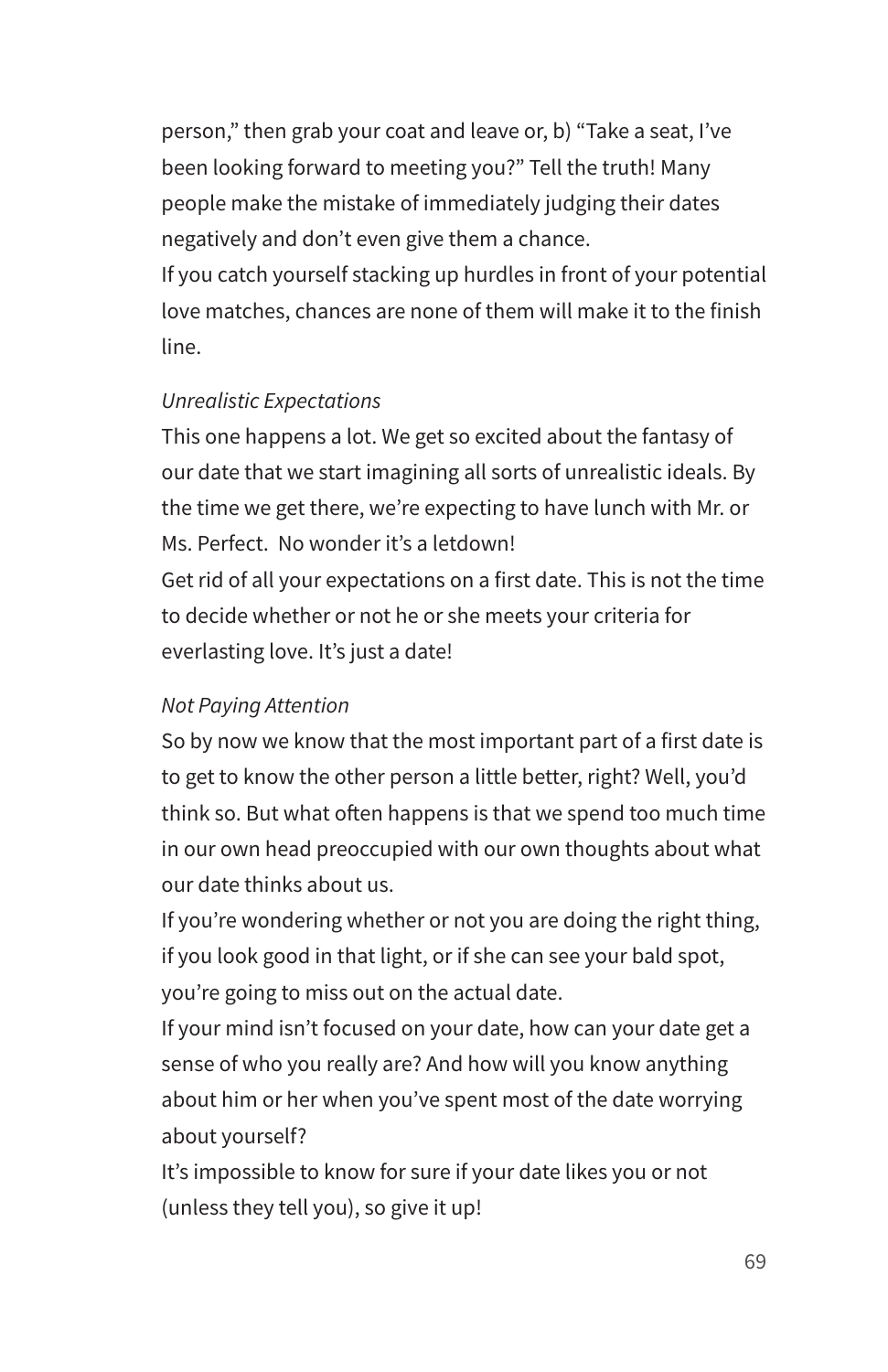# **Not Listening and Talking Too Much**

These two usually go hand in hand. It's really important to be able to listen to the other person, and that doesn't just mean letting them speak, but also not trying to figure out what you're going to say while they're speaking. There's no way you can listen and think of a smart response at the same time. Rambling on or talking "at" someone kills the experience of communication and alienates people. It's a big turnoff. Your aim is to learn about your date; so ask questions, listen and let them do roughly 50 percent of the talking.

## **First Date Dos**

When it's time to go on your first date, don't forget the basics: -DO smile. Smile a lot.

-DO have fun. Remember, it's just a date!

-DO try to see the real him or her, not the person you'd like them to be. Furthermore, DO try to appreciate WHO they are. There's something wonderful about everyone. Find what it is.

-DO remember your manners. Treat a first date like an interview. We're not saying to be stuffy or overly formal, just polite.

-DO be positive. A good attitude lets a date know you're fun to be around.

-DO dress appropriately. If you're unsure about the dress code, call the restaurant beforehand.

-DO turn off your cell phone.

-DO pull the chair out for a lady or open the car door. Chivalry is NOT dead.

-DO be honest, be yourself and don't play games.

-DO be a great listener and be present.

## **First Date Don'ts**

A few basics that will help avoid first date disasters:

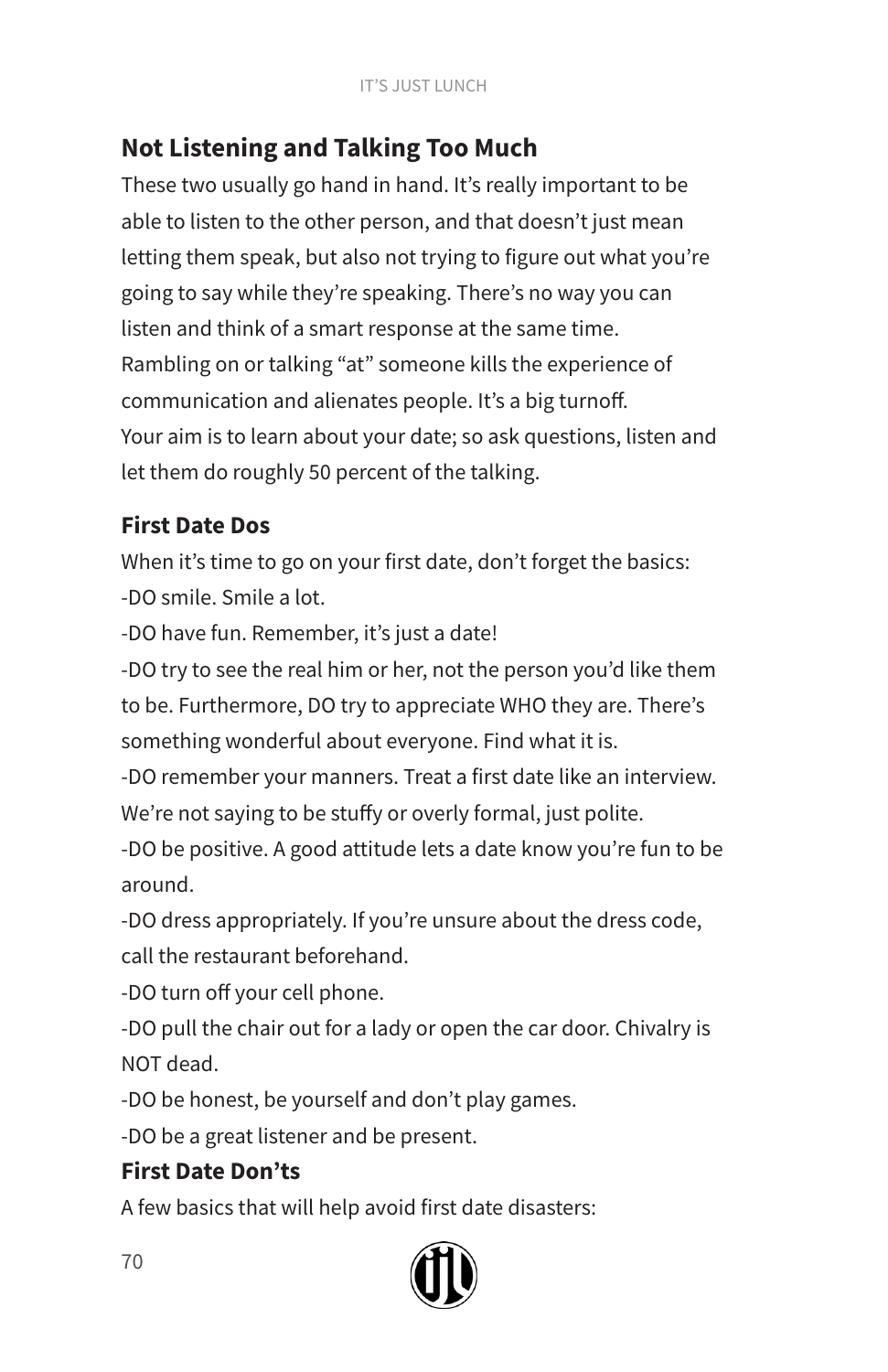-DON'T be late. One of the quickest ways to sabotage a date is to show up late. Tardiness sends out a message that says, "You're not really important so I didn't make much of an effort to be on time." A great mantra for all aspects of life, including dating is…if you're not exactly on time (or early), you're late.

-DON'T talk about yourself all the time.

-DON'T refer to your past dates or talk about past relationships. That doesn't belong on the first date.

-DON'T try too hard. If there's a lull in the conversation, just let it be.

-DON'T wear too much makeup, cologne or perfume.

-DON'T get drunk!

-DON'T prejudge. It takes time to really get to know someone. -DON'T worry or fret about what they are thinking about you. -DON'T ask them if they want to have children or about their marriage goals.

# **How to Tell If They're Interested or Not**

It's really quite simple. There will be lots of clues, primarily given through body language. The non-verbal signals are pretty much the same in both men and women. Here's a quick checklist to help you gauge the chemistry clues:

-Are they smiling at you often?

-Do they compliment you?

-Are they making lots of eye contact or looking around the room? -Are they leaning toward you?

-Do they try to make body contact, perhaps by touching your arm or putting their arm behind your back to walk you forward? -Do they seem attentive and interested in what you are saying? Are they nodding a lot?

-Do they make reference to doing something together in the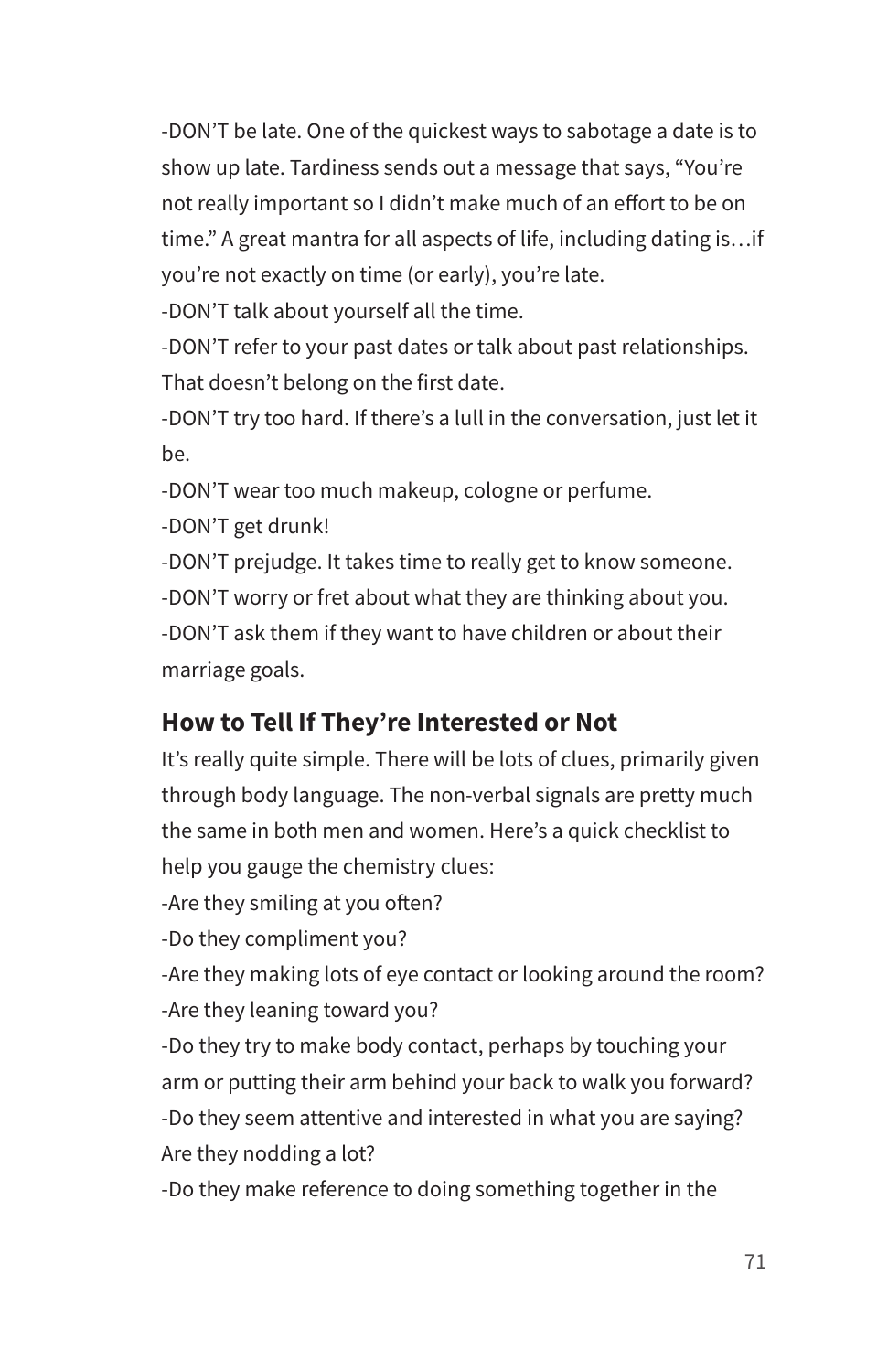## future?

# **Clues That They're Not Interested**

-They look around the room a lot and don't make eye contact. (Even worse, they're checking out other people.)

-They talk about how busy they are, hinting that they don't really have time to date you.

-They talk all the time on the cell phone and ignore you unacceptable even for a doctor.

# **The End of the Date**

So the date is coming to a close and that confident, funny, super-sexy self that cruised through lunch just flew out the window leaving behind the insecure you.

*Now what?*

You realize there is a chance that you could be rejected at this point. Or perhaps you're the one who is going to say, "no thanks." Either way, this is often the part of the date that most people dislike.

It's important to be straightforward, however you feel about the other person. This might be a great time to thank your date for a wonderful lunch and leave it at that. If this person isn't right for you, then it's better to deal with it now.

So be honest. Tell them whether you're interested in seeing them again or not. Most people appreciate it when you speak your mind, but make sure you don't just dump your feelings on them. Be responsible and respectful.

## *Let Them Down Gracefully*

The great thing about having a lunch date is that if you're not having a good time, returning to work gives you a great out without having to invent some lame excuse. If you really don't

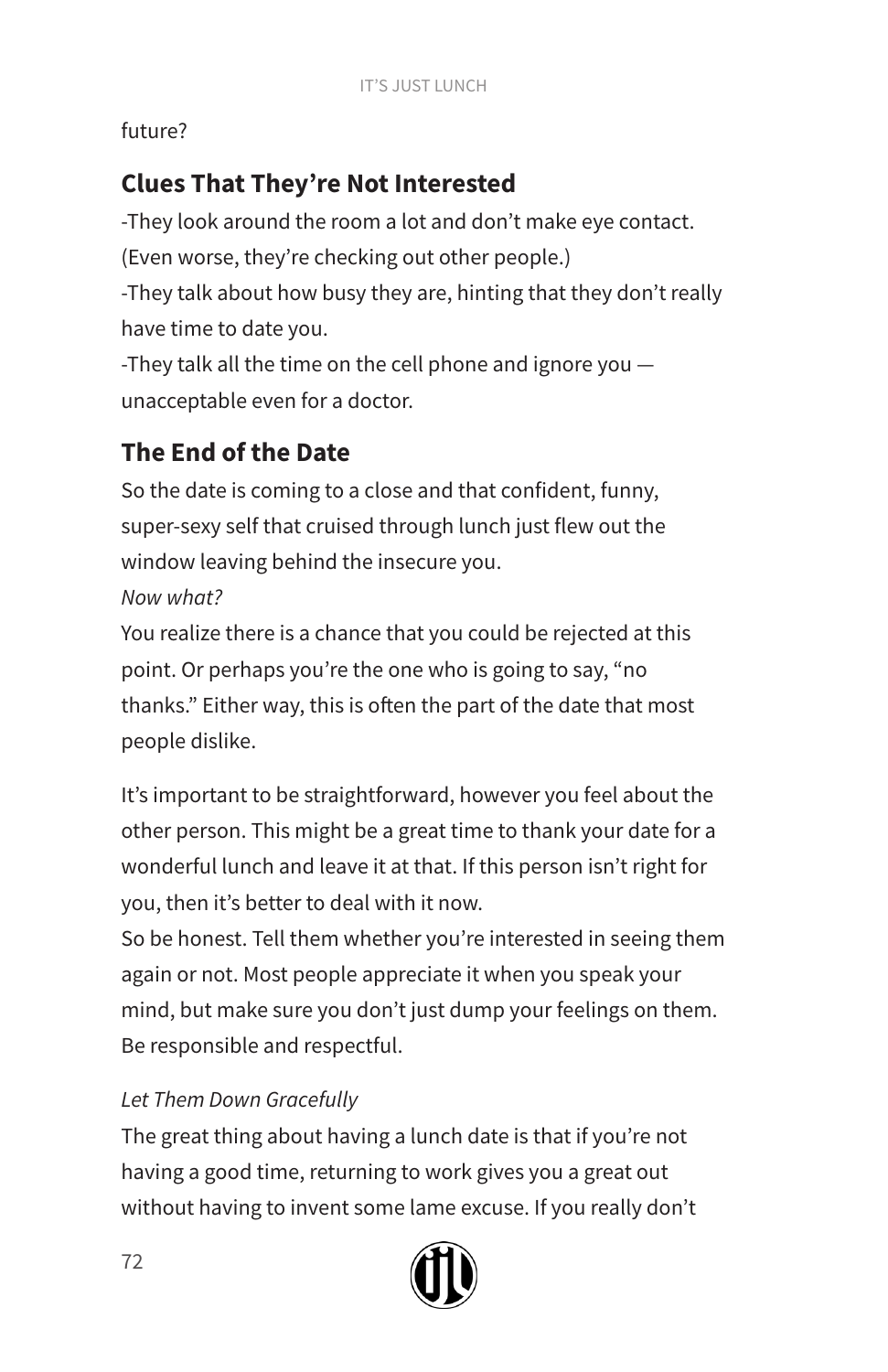want to see the other person again, be honest, but not brutally so. Nobody likes to be rejected, so tell them you enjoyed their company but must get back to work.

If you don't ask for another date, the person will assume you're not interested. Whether it's an It's Just Lunch date or you're going it alone, please don't say, "I'll call you" if you know you won't. There is nothing worse than waiting around for someone to call. It's better to say nothing than to lead someone on. You wouldn't want someone to do that to you, now would you?

#### *Asking for Another Date*

If you've had a good time and you really like them, what do you need to do to seal the deal? How exactly do you leave it? If you had a good time, don't be afraid to say so. Be as enthusiastic as you feel. Say, "I had a great time and I'd love to do it again soon." Exchange numbers or business cards. That way the ball is in their court and they'll call if interested. If you exchange cards, you can rest assured that you both like each other enough to go on another date.

Most women usually expect to hear from a man the next day. And based on our surveys, virtually all men will call within 48 hours if they are interested in seeing their date again. We recommend calling or texting the day after to say thank you or to indicate you'd like to go on another date.

#### *To Kiss or Not to Kiss?*

There's really no hard rule when it comes to kissing. We know some women who find it inappropriate to kiss on a first date, and then again we know others who think it's perfectly natural, depending on how the date went. If it's a lunch date, it's probably best to just give each other a hug goodbye. If you've been out for drinks or dinner, let your intuition guide you.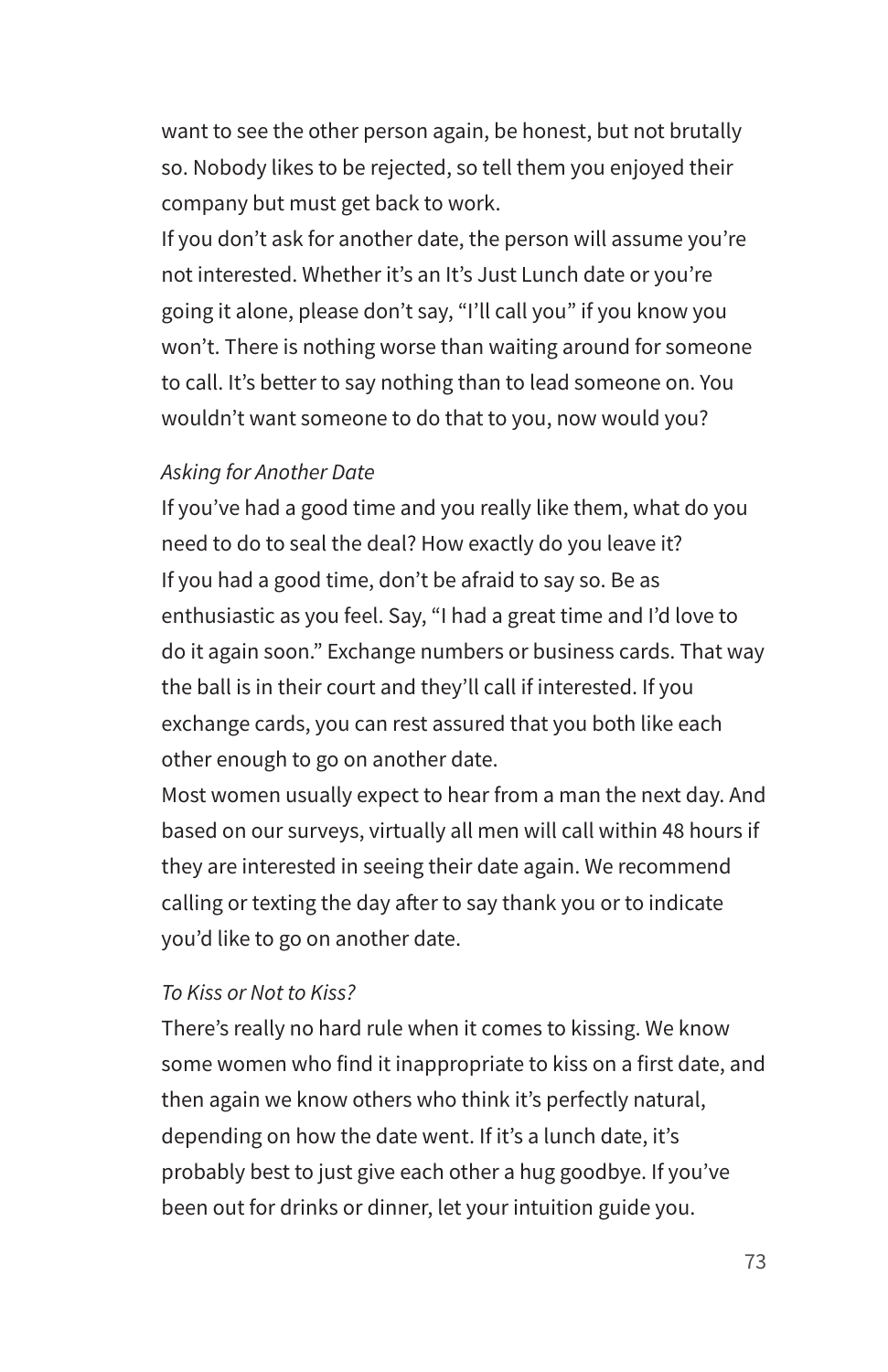#### IT'S JUST LUNCH

Before you even go in for anything physical, you must first establish that the person wants to be touched. It's easy to tell; just watch their body language. If in doubt, stay away until you receive stronger signals. Just leave it at a hug or a peck on the cheek. Strong sexual advances too early can be a turnoff, even for guys. So trust your instincts.

## *Five Things to Say If You Want to See Them Again*

-"I had a great time. Would you like to get together again soon?" -"Would you be interested in dinner next time?"

-"This was a great lunch! I'd like to get to know you better."

-"I'm going hiking on Saturday and would love for you to join me."

-"Now that the hard part is out of the way, are you interested in going out again?"

## *Five Things to Say When You're Not Interested*

-"The best of luck and fun in your future dates. Thanks again." -"I can see us becoming friends. I'd like to invite you to my next party."

-"I had a good time, but I just don't think we have that much in common." (Very politely point out the differences between your lifestyles, interests, etc., which will show why you're not a good match.)

-"I have a friend you might like, can I give him/her your number?" -"I feel that the chemistry just isn't quite right between us." (This implies it's a mutual thing.)

## **A Second Chance?**

Well, how did it go? At this point you could be in one of three places. Either you're excited and really want to see them again, or you're convinced that this is not the right person for you. Or